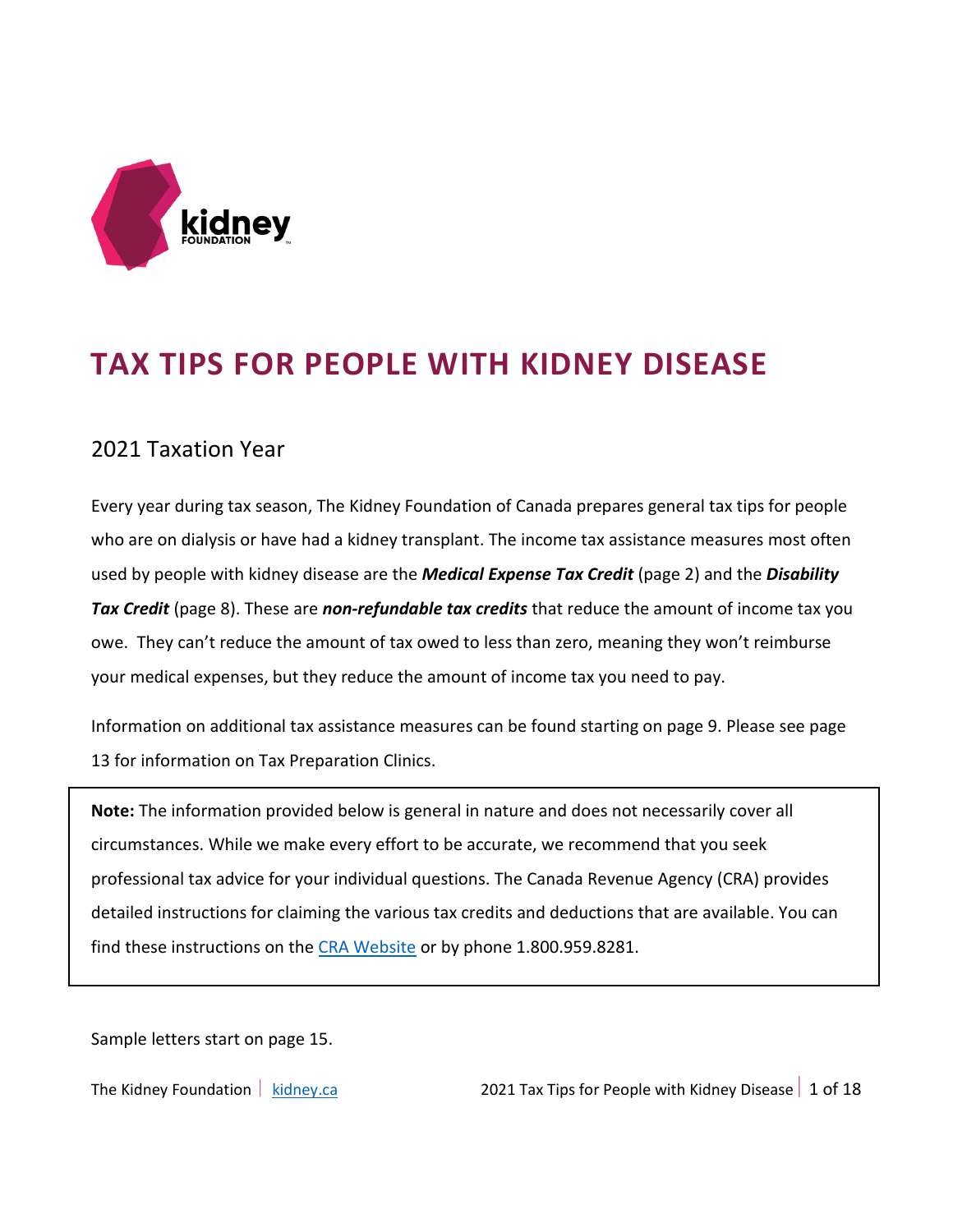# **MEDICAL EXPENSE TAX CREDIT**

The *Medical Expense Tax Credit* is a non-refundable tax credit that you can claim for a wide range of medical and related expenses.

You can claim eligible medical expenses that you or your spouse or common-law partner paid for:

- Yourself
- Your spouse or common-law partner
- Your or your spouse's or common-law partner's children who were under 18 years of age at the end of the tax year.

You can claim eligible medical expenses that you, or your spouse or common-law partner paid for in any **12-month period ending in 2021** and did not claim in 2020.

Your total expenses must be more than **3% of your net income** (line 23600) or **\$2,421**, whichever is less.

Common expenses for people with kidney disease that can be claimed are listed here:

# **TRAVEL EXPENSES**

To claim transportation and travel expenses, all of the following conditions must be met:

- Substantially equivalent medical services were not available near your home.
- You took a reasonably direct travelling route.
- It is reasonable, under the circumstances, for you to have travelled to that place for those medical services.

If a medical practitioner certifies in writing that you were not able to travel alone to get medical services, you can also claim the transportation and travel expenses of an attendant.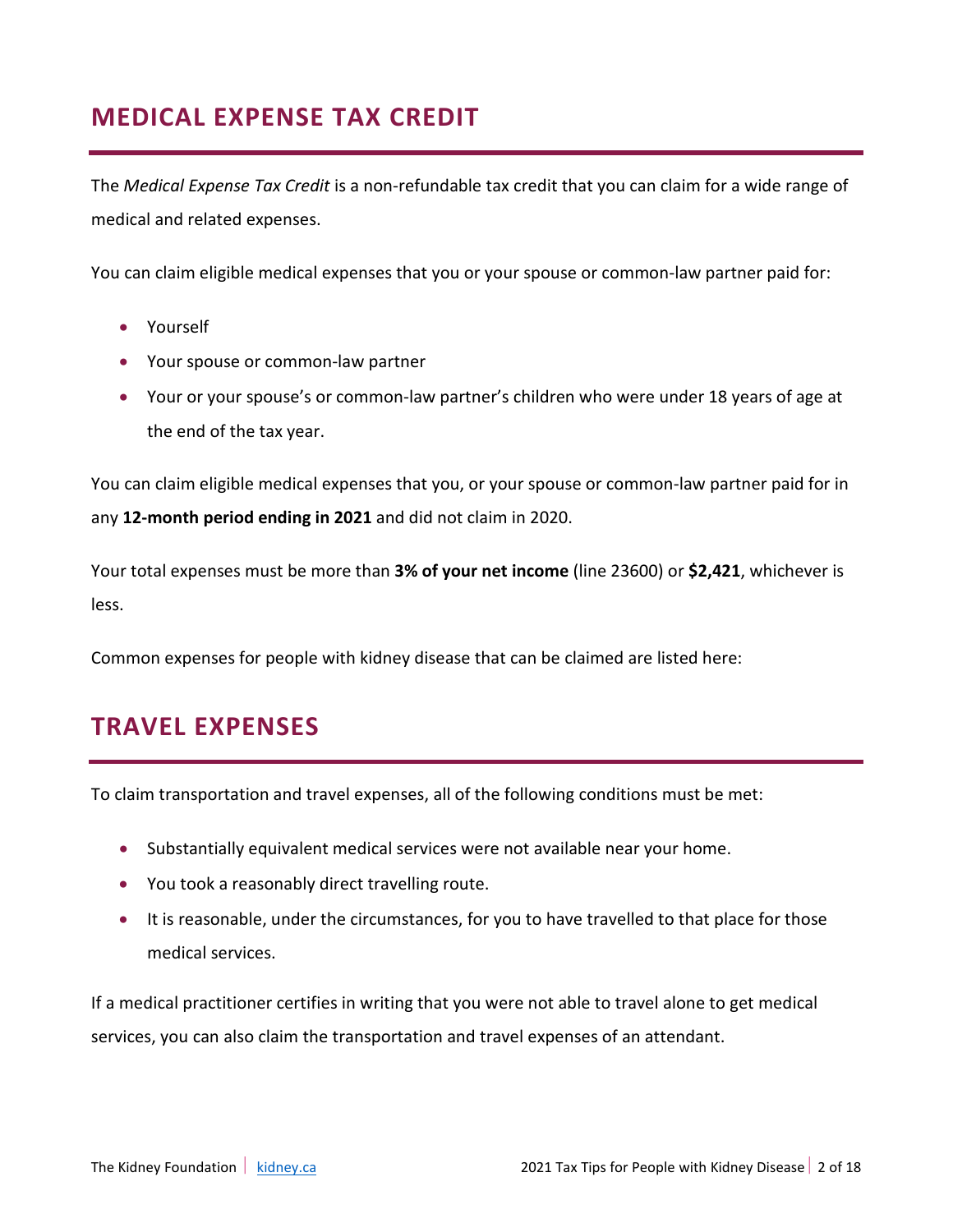# **TRANSPORTATION: AT LEAST 40 KILOMETRES**

If you had to travel at least 40 kilometres (one way) from your home to get medical services, you may be able to claim the public transportation expenses you paid (for example, taxis, bus, or train) as medical expenses. Where public transportation is not readily available, you may be able to claim vehicle expenses.

If you traveled less than 40 kilometres from your home to get medical services, you cannot claim travel expenses as medical expenses. You also cannot claim travel expenses if you travel only to pick up a device or medication.

# **TRANSPORTATION: AT LEAST 80 KILOMETRES**

If you had to travel at least 80 kilometres (one way) from your home to get medical services, you may be able to claim accommodation, meal, and parking expenses in addition to your transportation expenses as medical expenses. This may include travelling outside Canada.

# **ACCOMMODATION EXPENSES**

You may be able to claim accommodation, meal, and parking expenses in addition to your transportation expenses as medical expenses.

You must keep receipts for all accommodation expenses, and you must be able to show that the amount paid for accommodation is necessary because of the distance travelled and your medical condition. Claim the amount for accommodation as shown on your receipts.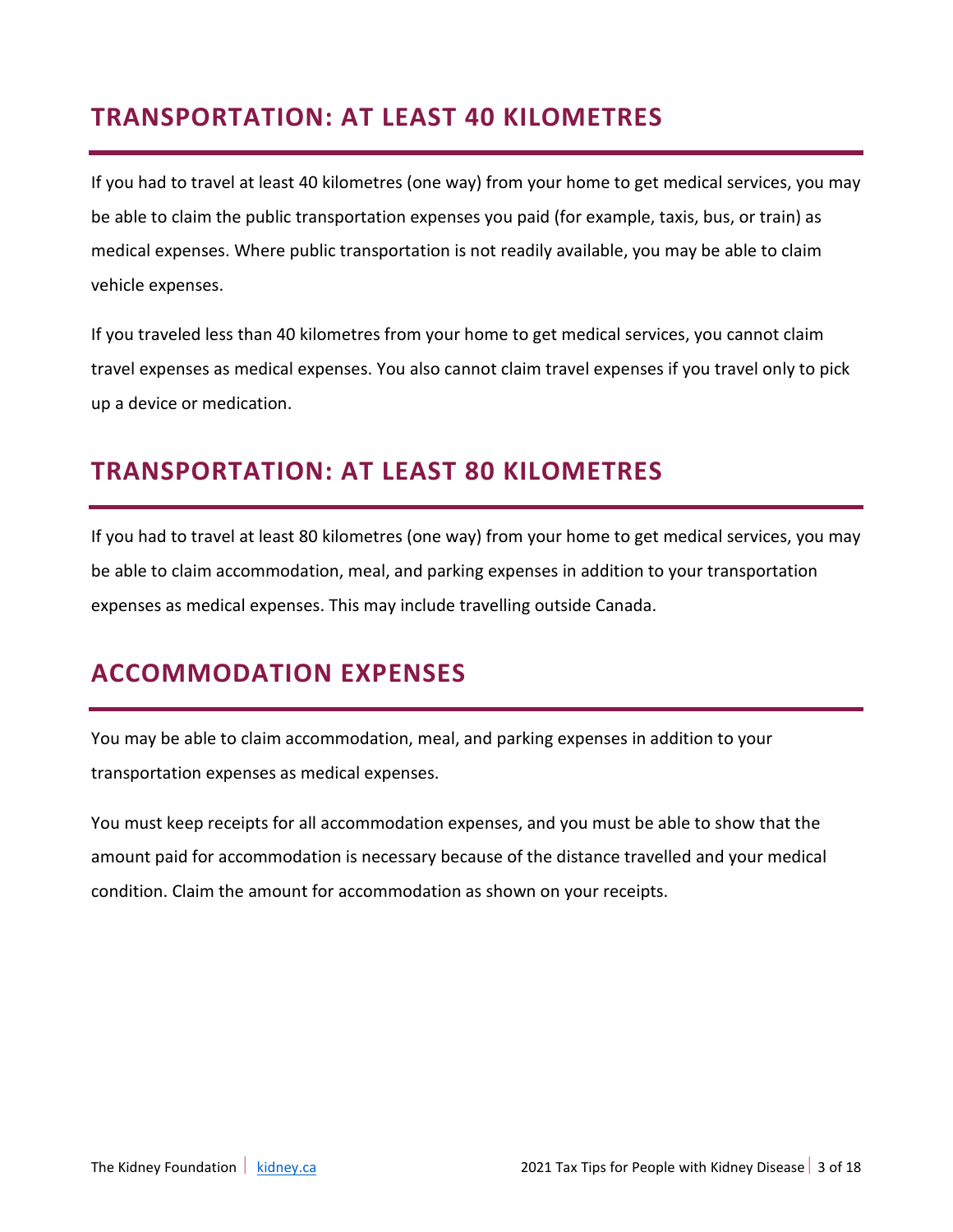# **MEAL EXPENSES**

### *Detailed method*

If you use the detailed method to calculate meal expenses, you must keep your receipts and claim the actual amount that you spent for your 12-month period.

### *Simplified method*

If you use the simplified method to calculate meal expenses, you can claim in Canadian or US funds a **flat rate of \$23/meal**, to a **maximum of \$69/day** (sales tax included) per person, without receipts. Although you do not need to keep detailed receipts for actual expenses if you use the simplified method, the CRA may still ask you to provide some documentation to support your claim.

# **VEHICLE EXPENSES**

### *Detailed method*

If you use the detailed method to calculate vehicle expenses, you must keep all receipts and records for the vehicle expenses you incurred during the 12-month period you choose for medical expenses.

Vehicle expenses include:

- Operating expenses such as fuel, oil, tires, licence fees, insurance, maintenance, and repairs.
- Ownership expenses such as depreciation, provincial tax, and finance charges.

Keep track of the number of kilometres you drove in that time period, as well as the number of kilometres you drove specifically for the or medical expenses. Your claim for vehicle expenses is the percentage of your total vehicle expenses that relate to the kilometres driven for moving or medical expenses. For example, if you drove 10,000 km during the year, and half of that was related to medical expenses, you can claim half of the total vehicle expenses on your return.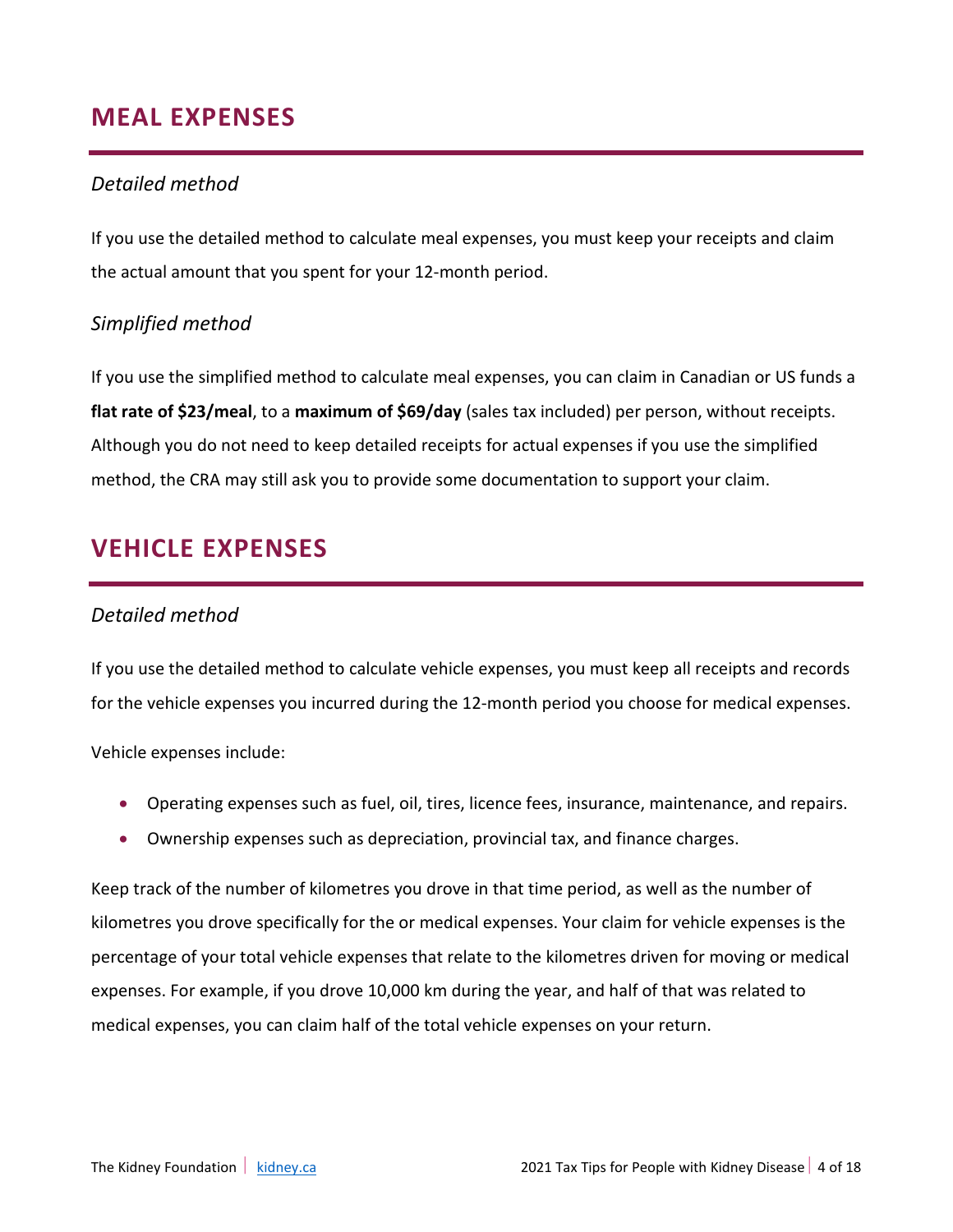### *Simplified method*

Although you do not need to keep detailed receipts for actual expenses if you choose to use the **simplified method**, you may still be asked you to provide some documentation to support your claim. Keep track of the number of kilometres driven during the tax year for your trips relating to the 12-month period you choose for medical expenses. To determine the amount you can claim for vehicle expenses, multiply the number of kilometres by the cents/km rate from the chart below for the province or territory in which the travel begins.

| <b>Province or Territory</b> | Cents/Kilometre |
|------------------------------|-----------------|
| Alberta                      | 51.0            |
| <b>British Columbia</b>      | 56.0            |
| Manitoba                     | 52.0            |
| New Brunswick                | 54.5            |
| Newfoundland and Labrador    | 58.0            |
| <b>Northwest Territories</b> | 64.5            |
| Nova Scotia                  | 55.0            |
| Nunavut                      | 60.5            |
| Ontario                      | 57.5            |
| <b>Prince Edward Island</b>  | 53.0            |
| Quebec                       | 55.0            |
| Saskatchewan                 | 51.5            |
| Yukon                        | 63.0            |

These rates were taken from the Government of Canada's [Meal and Vehicle Rates Used to Calculate](https://www.canada.ca/en/revenue-agency/services/tax/individuals/topics/about-your-tax-return/tax-return/completing-a-tax-return/deductions-credits-expenses/line-25500-northern-residents-deductions/meal-vehicle-rates-previous-years/meal-vehicle-rates-used-calculate-travel-expenses-2021.html)  [Travel Expenses](https://www.canada.ca/en/revenue-agency/services/tax/individuals/topics/about-your-tax-return/tax-return/completing-a-tax-return/deductions-credits-expenses/line-25500-northern-residents-deductions/meal-vehicle-rates-previous-years/meal-vehicle-rates-used-calculate-travel-expenses-2021.html) page.

Although you do not need to keep detailed receipts for actual expenses, the CRA may still ask you to provide some documentation to support your claim.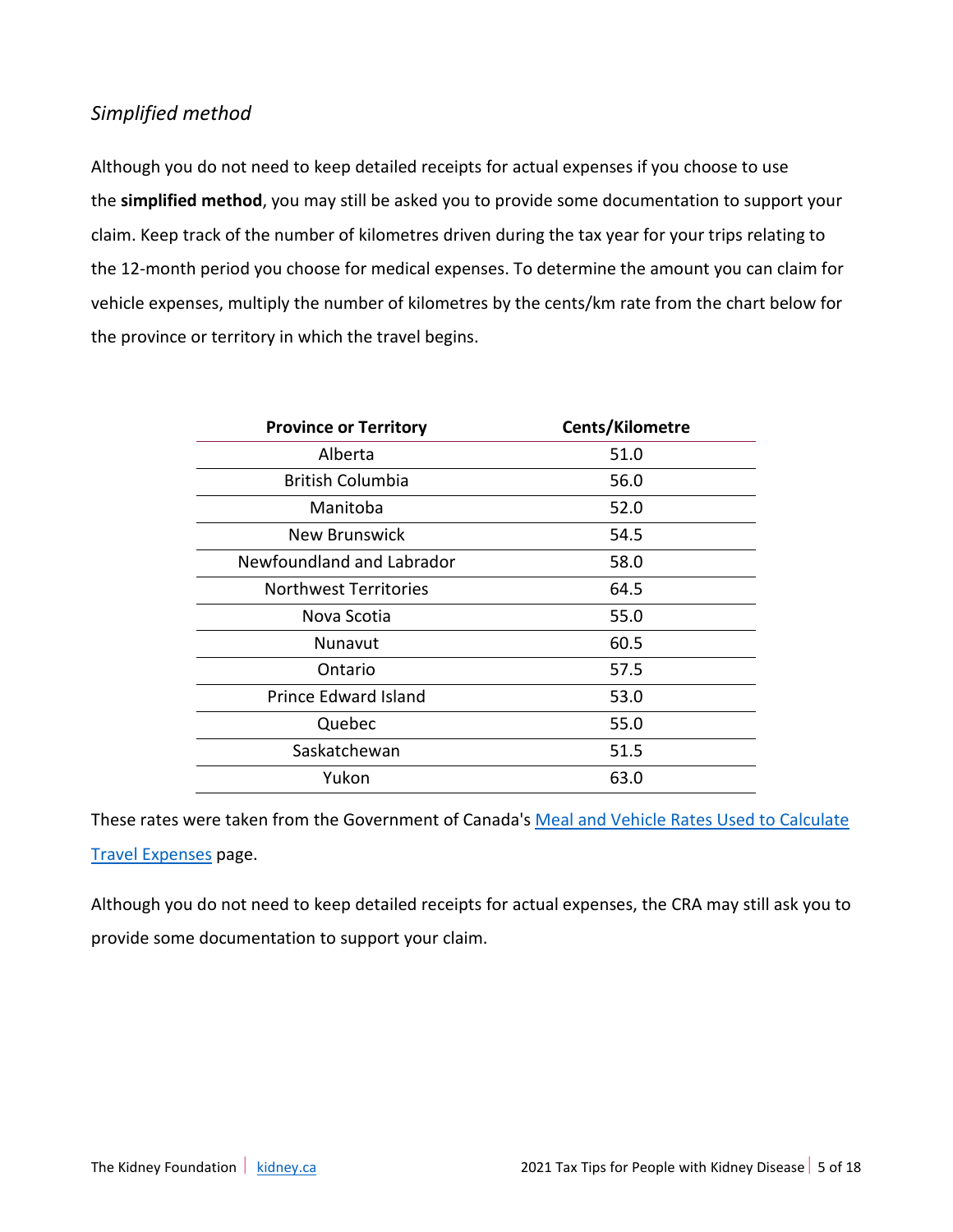# **HOME HEMODIALYSIS OR PERITONEAL DIALYSIS MACHINE ("KIDNEY MACHINE")**

People who have installed a home hemodialysis machine may claim the following costs:

- Repairs, maintenance, and supplies
- Additions, renovations, or alterations to a home (the hospital official who installed the machine must certify in writing that they were necessary for installation)
- The part of the operating costs of the home that relate to the machine (excluding mortgage interest and capital cost allowance)
- A telephone extension in the dialysis room and all long-distance calls to a hospital for advice or to obtain repairs
- Necessary and unavoidable costs to transport supplies

To calculate the cost for housing the machine (that is, municipal taxes, insurance, heating, lighting, and maintenance and repairs, but not including capital cost allowance or mortgage interest) or the portion of rent that is attributable to the room where the machine is kept: you should use percent of square footage of your home and pro-rate your expenses. So, if you keep your dialysis machine in a room that is 20% of the square footage of your home, you can claim 20% of the expenses of your taxes, insurance, heating, lighting, rent, etc.

To calculate the utilities (water) you can claim what can reasonably be attributed to the machine. One way to calculate this would be to look at the difference between the bills you received before the machine was installed and those after it was installed. The difference in the cost is what you could claim.

Some provinces have utility reimbursement programs. If you claim utility costs for home hemodialysis as tax credits:

- 1. Add up your expenses in the same manner you have in the past
- 2. Deduct your grant total from this amount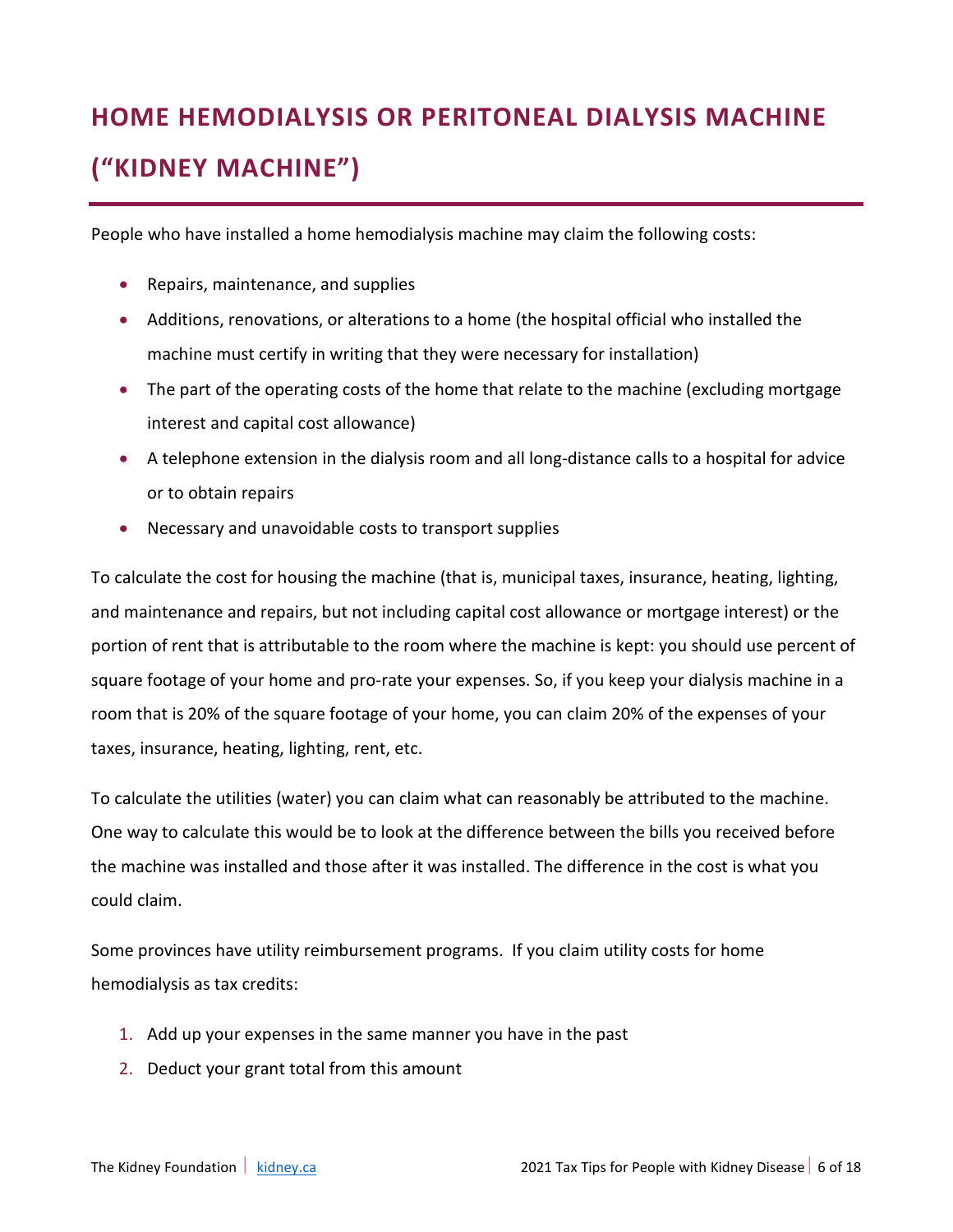The remaining amount is what you would claim as tax credits.

## **ORGAN TRANSPLANT**

You may claim reasonable amounts you paid to find a compatible donor, to arrange the transplant including legal fees, insurance premiums, and reasonable travelling costs including board and lodging expenses for the patient, the donor, and their respective attendants. All provinces have programs to reimburse living donors for the costs associated with donation (parking/transit, meals, accommodation, etc.). Any costs for which reimbursement is provided cannot be claimed as medical expenses.

# **PRESCRIPTION DRUGS AND MEDICATIONS**

You can claim the cost of prescription drugs and medications that were prescribed by a medical professional and were recorded by a pharmacist. You **cannot** claim over-the-counter medications, vitamins, or supplements, even if prescribed by a medical professional (except Vitamin B12).

# **DRUGS AND MEDICAL DEVICES BOUGHT UNDER HEALTH CANADA'S SPECIAL ACCESS PROGRAM**

You can claim the amounts paid for drugs and medical devices that have not been approved for use in Canada if they were bought under this program. For more information, visit [Health Canada's](https://www.canada.ca/en/health-canada/services/drugs-health-products/special-access.html)  [Special Access Programs](https://www.canada.ca/en/health-canada/services/drugs-health-products/special-access.html) overview page.

For a complete list of the medical expenses you can claim, visit the Government of Canada's page on [Eligible medical expenses you can claim on your tax return.](https://www.canada.ca/en/revenue-agency/services/tax/individuals/topics/about-your-tax-return/tax-return/completing-a-tax-return/deductions-credits-expenses/lines-33099-33199-eligible-medical-expenses-you-claim-on-your-tax-return.html)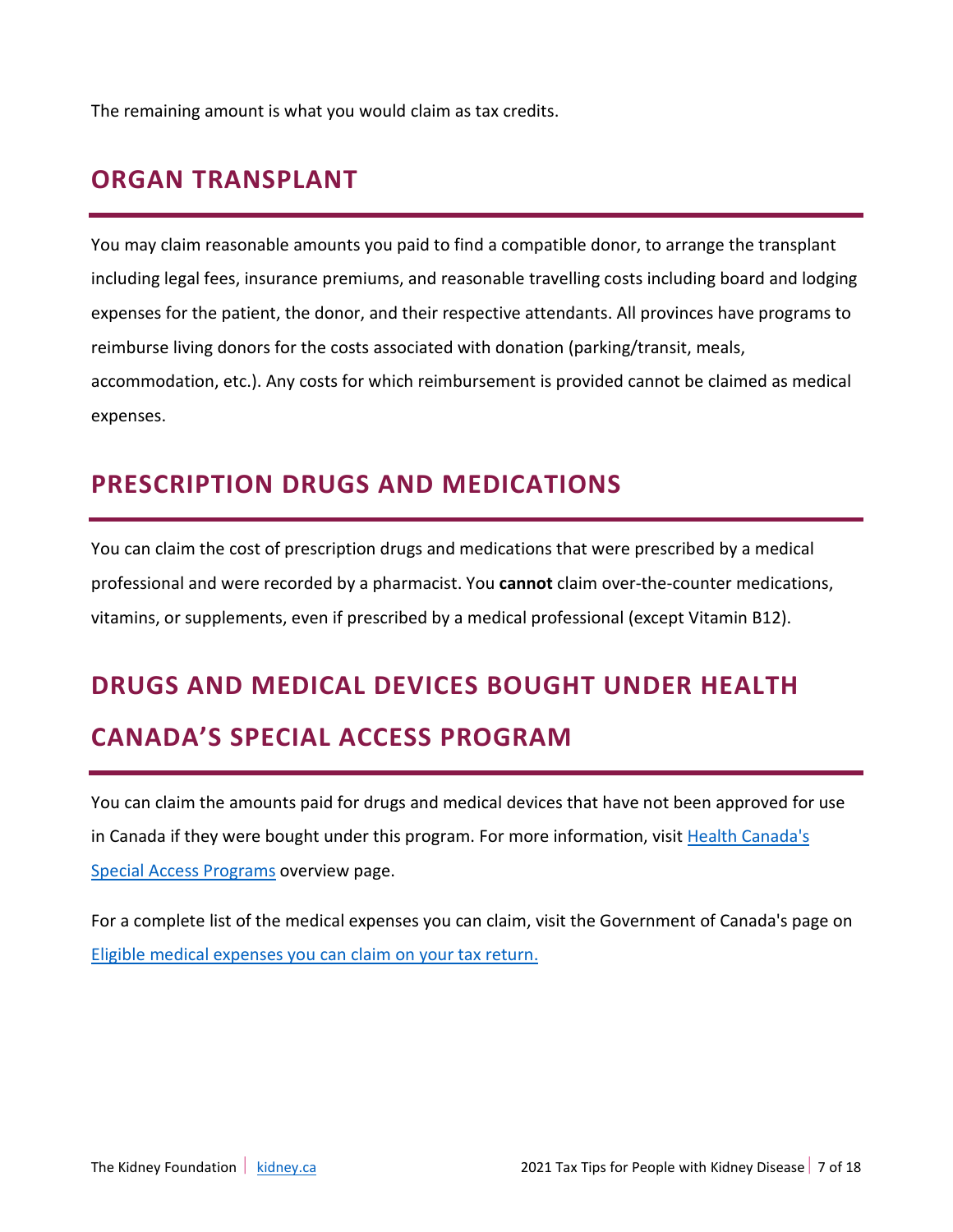# **DISABILITY TAX CREDIT**

The *Disability Tax Credit* is a non-refundable tax credit helps persons with disabilities or their supporting persons reduce the amount of income tax they may have to pay. The credit will reduce your income tax payable if you qualify. If you have no tax payable, you may transfer the credit to a spouse or other supporting person. Dialysis is a life-sustaining therapy when it meets all of the following criteria:

The therapy is needed to support a vital function, even if it eases the symptoms.

The therapy is needed at least **three times** per week.

The therapy is needed for an average of at least **14 hours** per week.

You must dedicate the time for the therapy – that is, you have to take time away from your normal, everyday activities to receive it. It includes the time you need to set up a portable device.

**We recommend that all dialysis patients apply for the** *Disability Tax Credit***.** Your renal social worker can help you with the paperwork, if needed. The application is easily completed and there is no need for a private company to assist.

You are eligible for the *Disability Tax Credit* if the CRA approves *Form T2201 Disability Tax Credit Certificate*. A medical professional must fill this out and certify that you have a severe and prolonged impairment and must describe its effects. In Part B, under *Life Sustaining Therapy*, we recommend that your doctor answer 'yes' to the question: "Does your patient meet the conditions for lifesustaining therapy?" and specify the type of therapy as "kidney dialysis to filter blood." The attached letter, "*Addendum to the Disability Tax Credit Certificate*" may also be helpful in explaining the diagnosis of End-Stage Renal Disease and the time required for dialysis. The application for the *T2201 Disability Tax Credit Certificate* is available on the Government of Canada's [T2201 Disability Tax](https://www.canada.ca/en/revenue-agency/services/forms-publications/forms/t2201.html)  [Credit Certificate](https://www.canada.ca/en/revenue-agency/services/forms-publications/forms/t2201.html) page.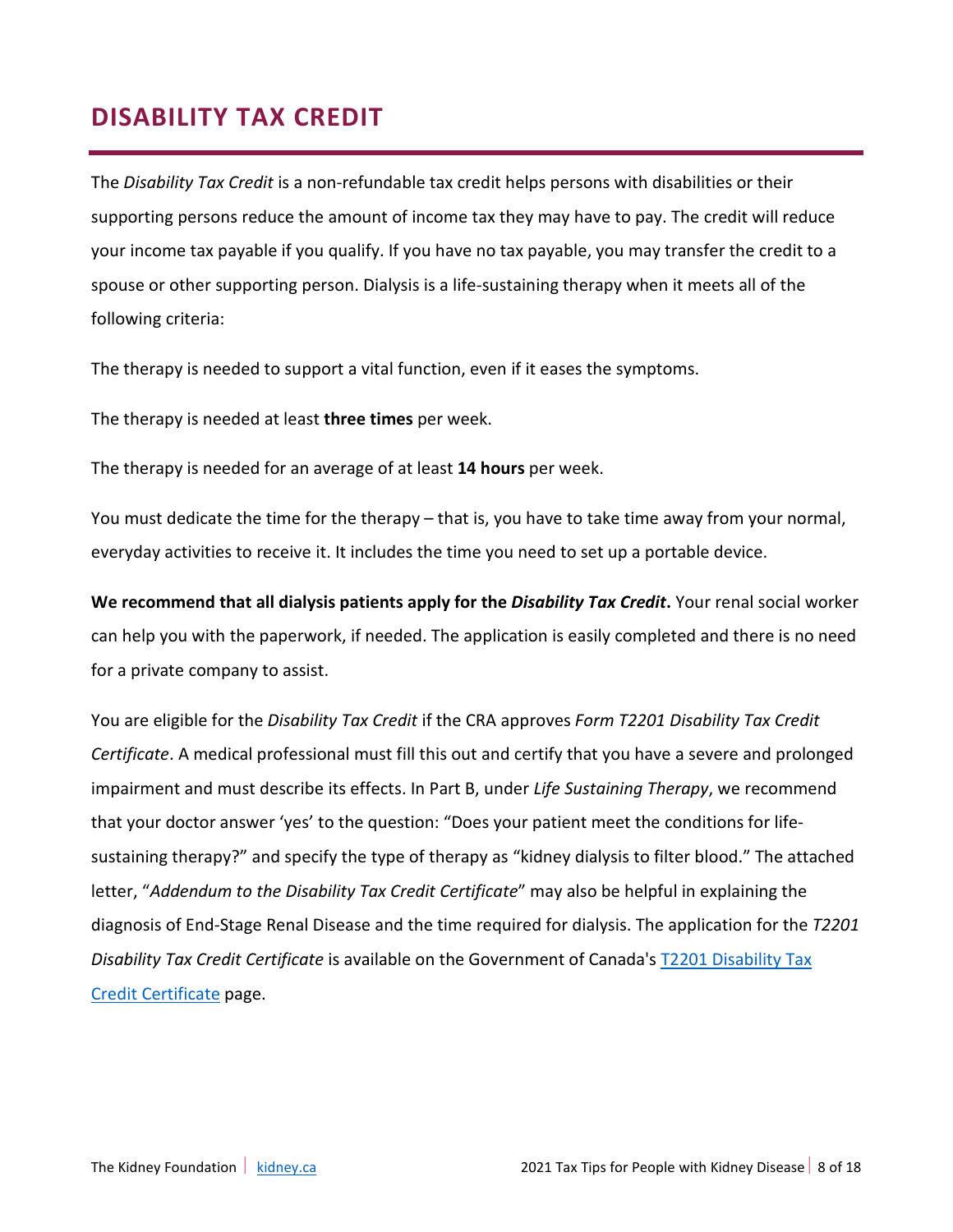Registered Disability Savings Plan (RDSP)

The RDSP is a federal government program that encourages people with disabilities to save in order to become more financially secure. It is similar to paying into a private pension plan and the government matches personal contributions up to a certain amount. Canadian residents under the age of 60 who qualify for the Disability Tax Credit may be eligible to open an RDSP for their child if they meet certain criteria. For more information, visit the Government of Canada's [Registered Disability Savings Plan](https://www.canada.ca/en/revenue-agency/services/tax/individuals/topics/registered-disability-savings-plan-rdsp/opening-rdsp.html) page.

The maximum federal disability amount for 2021 is **\$8,662** for those over the age of 18, and **\$5,053** for persons under 18 years old. (Source: Government of Canada's [Disability Tax Credit](https://www.canada.ca/en/revenue-agency/services/tax/individuals/segments/tax-credits-deductions-persons-disabilities/disability-tax-credit.html) page)

# **ADDITIONAL TAX ASSISTANCE MEASURES**

Information on additional COVID-19 amounts for which you may be eligible, including the Canada Recovery Caregiving Benefit (CRCB), Canada Worker Lockdown Benefit (CWLB), and the Canada Recovery Sickness Benefit (CRSB), can be found on the Government of Canada's Changes to Taxes [and Benefits](https://www.canada.ca/en/revenue-agency/campaigns/covid-19-update.html) page.

# **CANADA CAREGIVER CREDIT (CCC)**

You may be able to claim the CCC for one or more of the following individuals if they depend on you for support because of a physical or mental impairment:

- your (or your spouse's or common-law partner's) child or grandchild
- your (or your spouse's or common-law partner's) parent, grandparent, brother, sister, uncle, aunt, niece, or nephew (if they resided in Canada at any time in the year)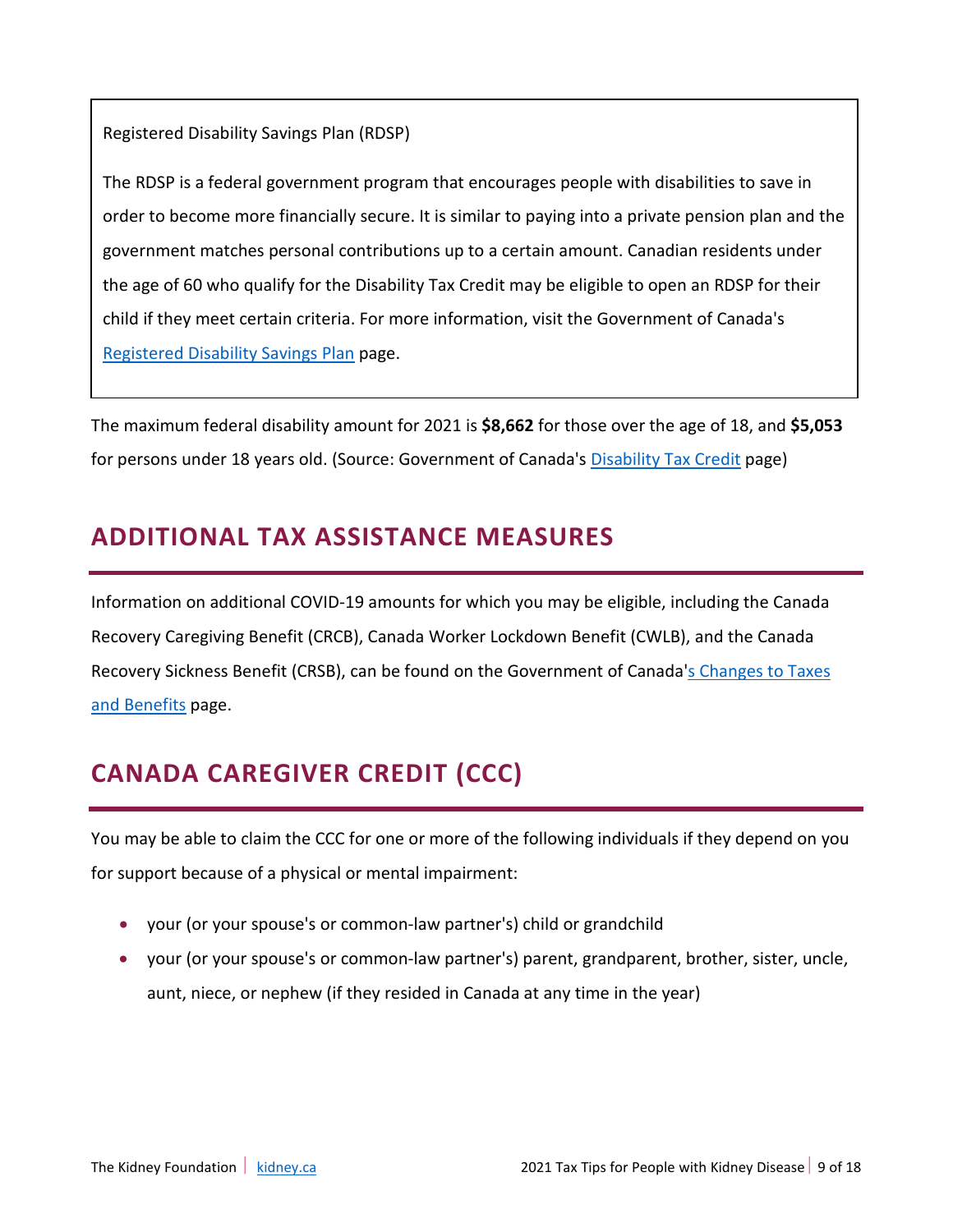An individual is considered to depend on you for support if they rely on you to regularly and consistently provide them with some or all of the basic necessities of life, such as food, shelter and clothing

The amount you can claim depends on your relationship to the person for whom you are claiming the CCC, your circumstances, the person's net income, and whether other credits are being claimed for that person.

- For your spouse or common-law partner, you may be entitled to claim an amount of \$2,295 in the calculation of line 30300. You could also claim an amount up to a maximum of \$7,348 on line 30425.
- For an eligible dependant 18 years of age or older (who is a person you are eligible to make a claim for on line 30400), you may be entitled to claim an amount of \$2,295 in the calculation of line 30400. You could also claim an amount up to a maximum of \$7,348 on line 30425.
- For an eligible dependant under 18 years of age at the end of the year (who is a person you are eligible to make a claim for on line 30400), you may be entitled to claim an amount of \$2,295 in the calculation of line 30400 or on line 30500 for your child.
- For each of your or your spouse's or common-law partner's children under 18 years of age at the end of the year, you may be entitled to claim an amount of \$2,295 on line 30500.
- For each dependant 18 years of age or older who is not your spouse or common-law partner or an eligible dependant for whom an amount is claimed on line 30300 or on line 30400, you may be entitled to claim an amount up to a maximum of \$7,348 on line 30450.

More information is available on the Government of Canada'[s Canada Caregiver Credit](https://www.canada.ca/en/revenue-agency/services/tax/individuals/topics/about-your-tax-return/tax-return/completing-a-tax-return/deductions-credits-expenses/canada-caregiver-amount.html) page.

# **REFUNDABLE MEDICAL EXPENSE SUPPLEMENT**

You can claim a refundable credit if all of the following apply:

- you have an amount on line 21500 or line 33200 of your return
- you were resident in Canada throughout 2021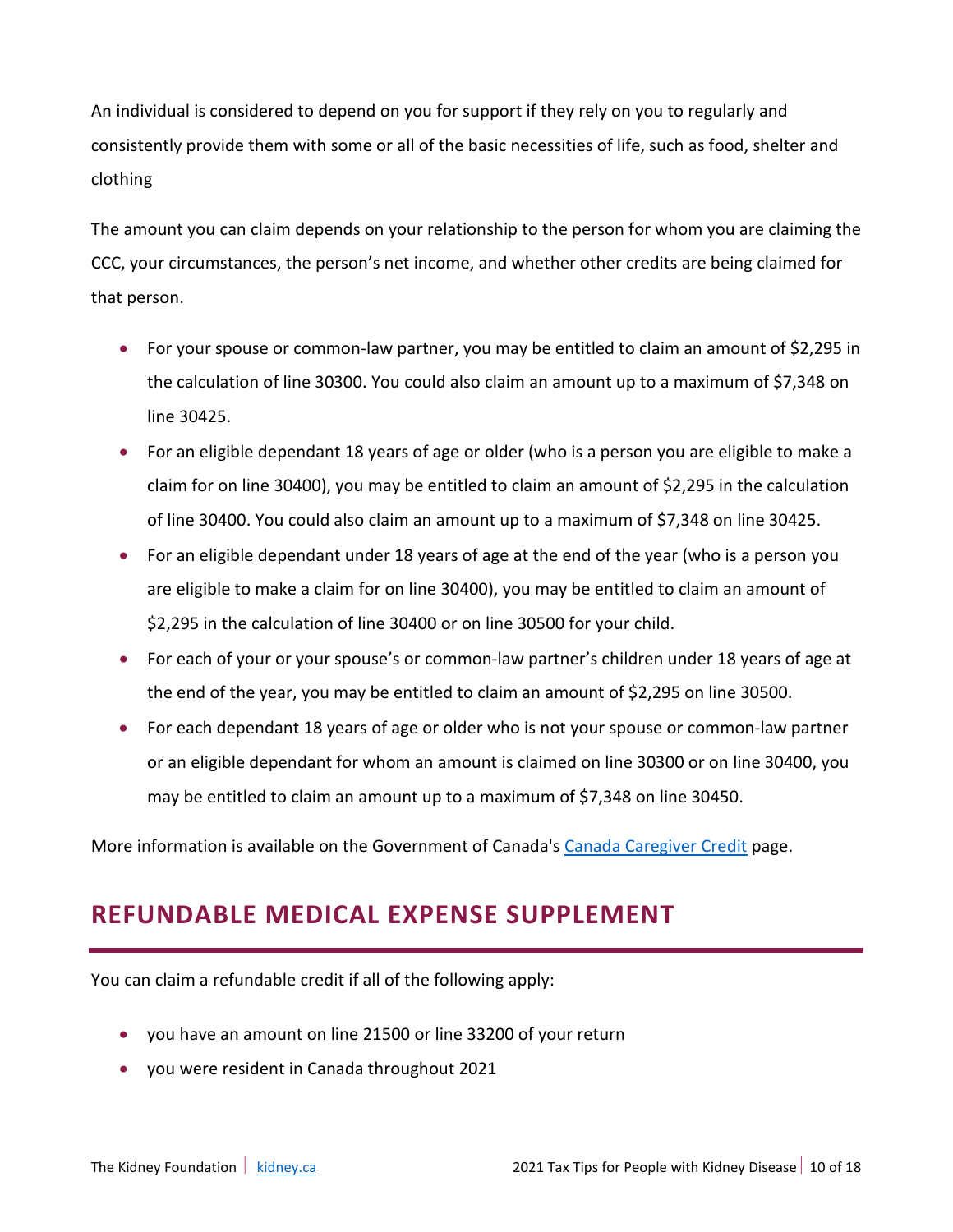- you were 18 years of age or older at the end of 2021
- your adjusted family net income is less than \$54,146

In addition, the total of the following two amounts is \$3,751 or more:

- your employment income from line 10100 and line 10400 of your return (other than amounts received from a wage-loss replacement plan) minus the amounts from lines 20700, 21200, 22900, and 23100 of your return (if the result is negative, consider it as "0")
- your net self-employment income (not including losses) from lines 13500, 13700, 13900, 14100, and 14300 of your return

Complete the chart for line 45200 using the Federal Worksheet to calculate your claim. You can claim this supplement for the same medical expenses that you claimed on line 21500 and line 33200 of your return.

More information is available on the Government of Canada'[s Refundable Medical Expense](https://www.canada.ca/en/revenue-agency/services/tax/individuals/topics/about-your-tax-return/tax-return/completing-a-tax-return/deductions-credits-expenses/line-45200-refundable-medical-expense-supplement.html)  [Supplement](https://www.canada.ca/en/revenue-agency/services/tax/individuals/topics/about-your-tax-return/tax-return/completing-a-tax-return/deductions-credits-expenses/line-45200-refundable-medical-expense-supplement.html) page.

# **DISABILITY SUPPORTS DEDUCTION**

If you have a physical or mental impairment, you can claim a disability supports deduction if you paid expenses that no one has claimed as a medical expense, and you paid them so that you could:

- Work
- Go to school
- Do research for which you received a grant

More information is available on the Government of Canada'[s Disability Supports Deduction](https://www.canada.ca/en/revenue-agency/services/tax/individuals/topics/about-your-tax-return/tax-return/completing-a-tax-return/deductions-credits-expenses/line-21500-disability-supports-deduction.html) page.

# **FEDERAL EXCISE GASOLINE TAX REFUND PROGRAM**

You may qualify to have a portion of the federal excise tax on gasoline refunded to you if you have a letter from a medical professional certifying that you have a permanent mobility impairment and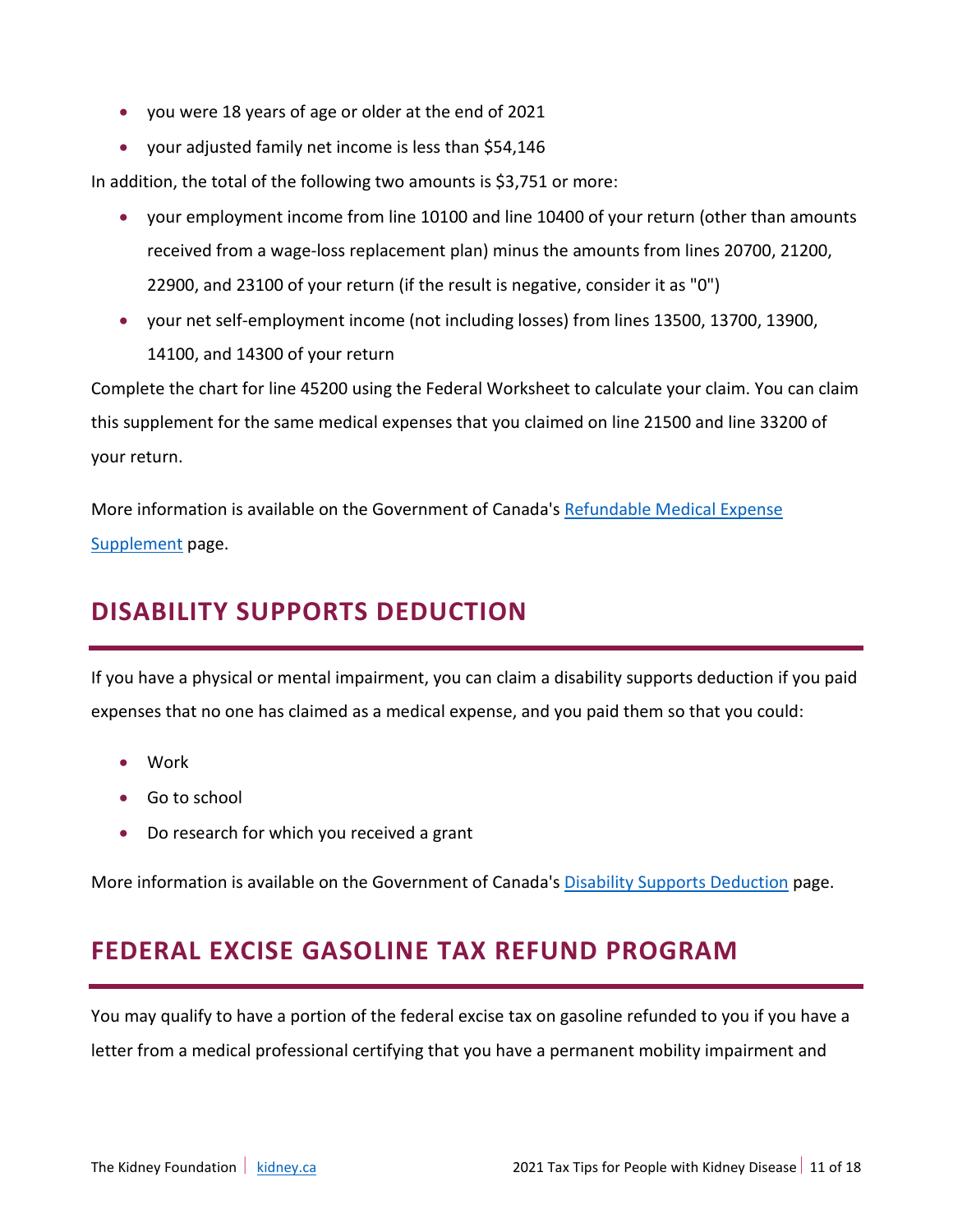cannot safely use public transportation. More information and the application form are available on the Government of Canada's [Excise Gasoline Tax Refund](https://www.canada.ca/en/revenue-agency/services/tax/individuals/segments/tax-credits-deductions-persons-disabilities/excise-gasoline-tax-refund.html) page.

# **HOME ACCESSIBILITY TAX CREDIT**

You may be able to claim a home accessibility tax credit to help with the cost of making your home accessible, if you or your dependant are eligible for the Disability Tax Credit at any time during the year, or are 65 years or older at the end of **2021**.

To claim home accessibility expenses complete line 31285 for Home accessibility expenses on the [Federal Worksheet,](https://www.canada.ca/en/revenue-agency/services/forms-publications/tax-packages-years/general-income-tax-benefit-package/5000-d1.html) and enter the amount from line 4 of your worksheet on line 31285 of your return.

A maximum of \$10,000 per year in eligible expenses can be claimed for a qualifying individual. When there is more than one qualifying individual for an eligible dwelling, the total eligible expenses cannot be more than \$10,000 for the dwelling. The claim can be split between the qualifying individual and the eligible individual(s) for the qualifying individual. If the claimants cannot agree on what amount each person can claim, the CRA will determine the amounts.

Visit the Government of Canada'[s Home Accessibility Expenses](https://www.canada.ca/en/revenue-agency/services/tax/individuals/topics/about-your-tax-return/tax-return/completing-a-tax-return/deductions-credits-expenses/line-31285-home-accessibility-expenses.html) page for more information.

# **HOME BUYERS' PLAN**

This plan allows you to withdraw up to \$35,000 in a calendar year from your RRSPs to buy or build a qualifying home for yourself or for a related person with a disability. For more information, visit the Government of Canada's How to [Participate in the Home Buyers' Plan](https://www.canada.ca/en/revenue-agency/services/tax/individuals/topics/rrsps-related-plans/what-home-buyers-plan/participate-home-buyers-plan.html) page.

# **CHILD DISABILITY BENEFIT**

The Child Disability Benefit is a tax-free payment of up to \$2,914 (\$242.91 per month) per year made to families who care for a child under age 18 who is eligible for the Disability Tax Credit. It's paid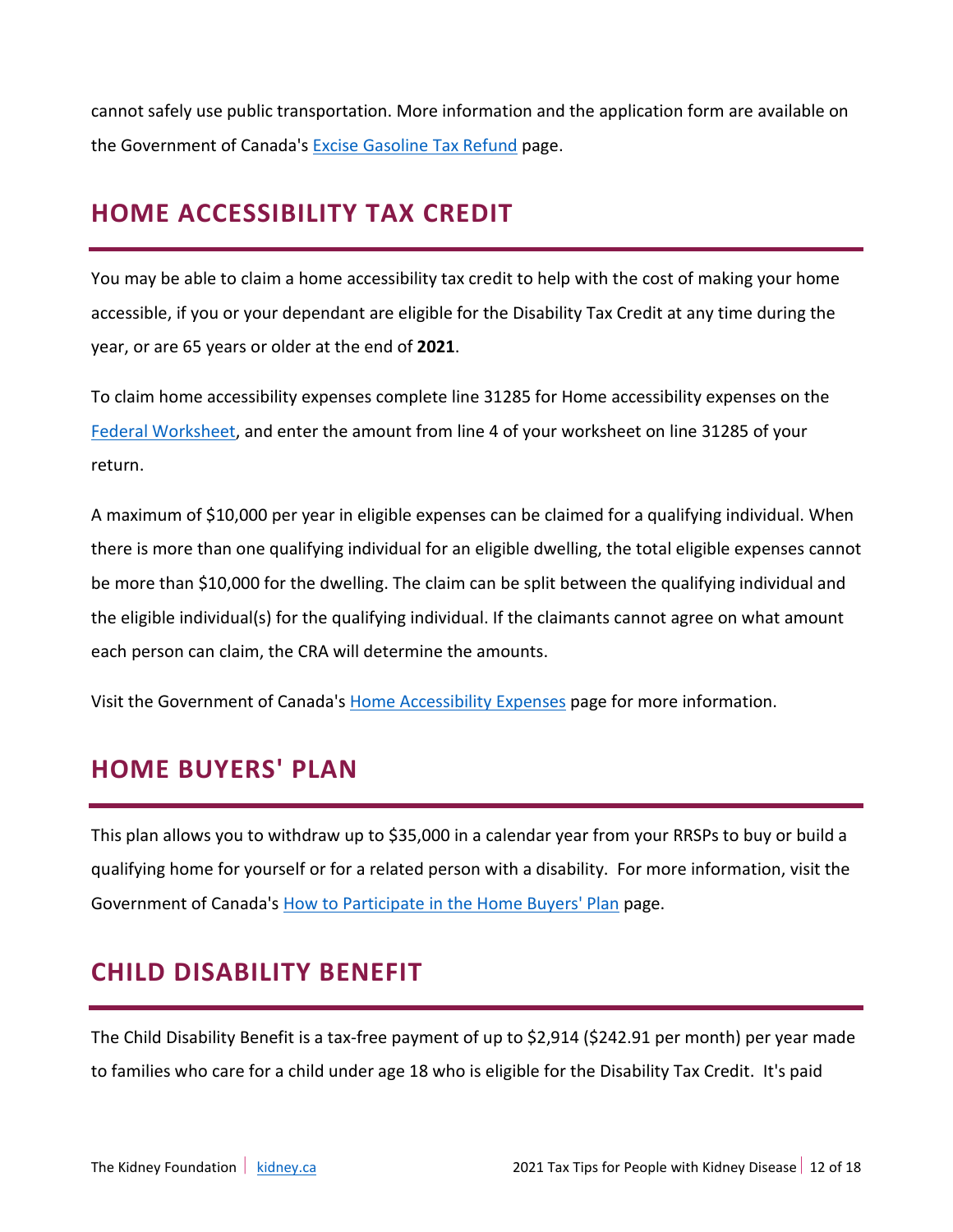monthly with the Canada Child Benefit. For more information, visit the Government of Canada's [Child Disability Benefit](https://www.canada.ca/en/revenue-agency/services/child-family-benefits/child-disability-benefit.html) page.

# **CANADA WORKERS BENEFIT**

The Canada Workers Benefit is a refundable tax credit to help individuals and families who are working and earning a low income. The CWB has two parts: a basic amount and a disability supplement, and it applies Canadian residents over 19 years of age who earn a working income.

More information is available on the Government of Canada's [Canada Workers Benefit](https://www.canada.ca/en/revenue-agency/services/child-family-benefits/canada-workers-benefit.html) page.

## **VOLUNTEER TAX PREPARATION CLINICS**

Volunteers trained by the CRA are available to help you complete your return. The program is designed to help low-income people with simple tax situations. To find a tax preparation clinic in your area go to the Government of Canada's [Free Tax Clinics](https://www.canada.ca/en/revenue-agency/services/tax/individuals/community-volunteer-income-tax-program.html) page.

Remember to bring your tax information slips and receipts. You can get your current year and prior year old age security (OAS), employment insurance (EI) and Canada pension plan (CPP) tax slips electronically by signing in to your [My Service Canada](https://www.canada.ca/en/employment-social-development/services/my-account.html) account.

### **CRA GUIDES**

Download Canada Revenue Agency guides:

**[Medical Expenses 2021](https://www.canada.ca/en/revenue-agency/services/forms-publications/publications/rc4065/medical-expenses.html)**

**[Disability-Related Information 2021](https://www.canada.ca/en/revenue-agency/services/forms-publications/publications/rc4064/disability-related-information.html)**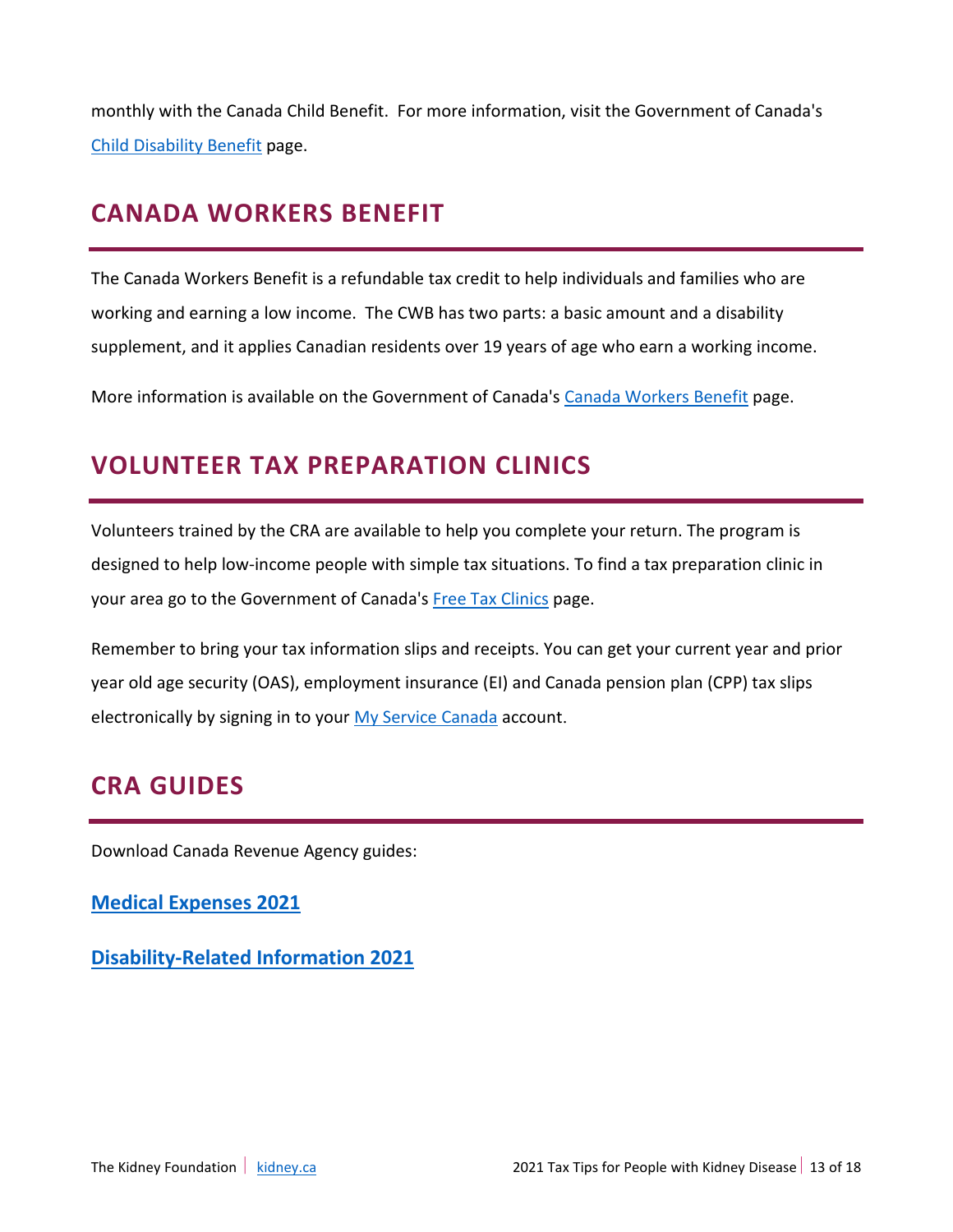For more support filing your tax return, check the [CRA website](https://www.canada.ca/en/revenue-agency.html) or call:

- Individual income tax enquiries: **1.800.959.8281**
- T.I.P.S. (Tax Information Phone Service): 1.800.267.6999 (automated)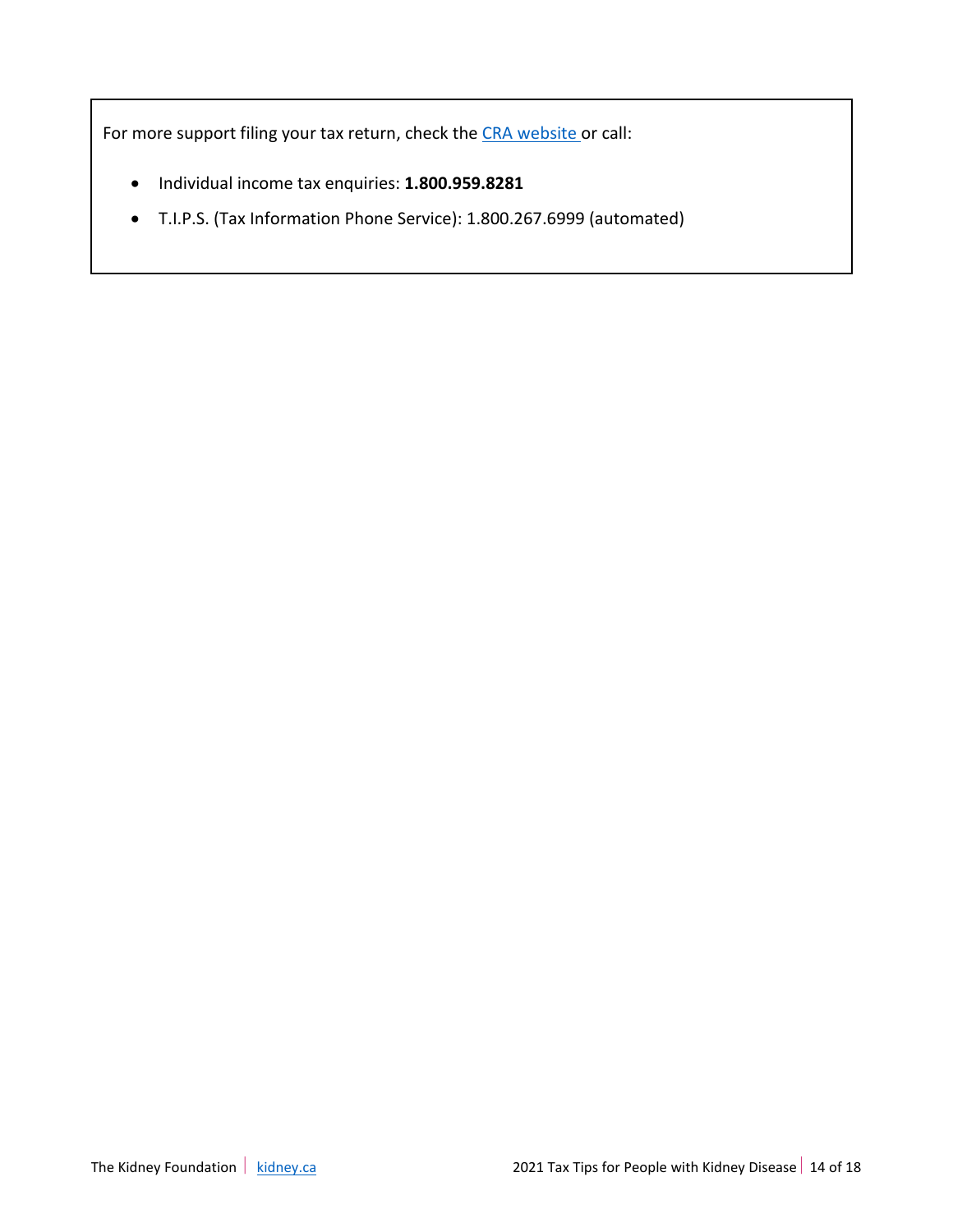# **SAMPLE LETTER: TRIPS TO HOSPITAL**

Date:

To Whom It May Concern:

| Mr./Mrs./Ms.                     | is a dialysis/transplant patient at                        | (Hospital Name) in                                              | (Town/City |
|----------------------------------|------------------------------------------------------------|-----------------------------------------------------------------|------------|
| <i>Name</i> ). This patient made |                                                            | (number of) trips to the hospital during the year. Mr./Mrs./Ms. |            |
| travels                          | (number of) kilometres, one way from home to the hospital. |                                                                 |            |

Yours Sincerely,

Dr. \_\_\_\_\_\_\_\_\_\_\_\_\_\_\_\_\_\_\_\_\_\_

Director of Nephrology Program

Or

Administrator, Nephrology Program

\_\_\_\_\_\_\_\_\_\_\_\_\_\_\_\_\_\_\_\_\_\_\_\_\_\_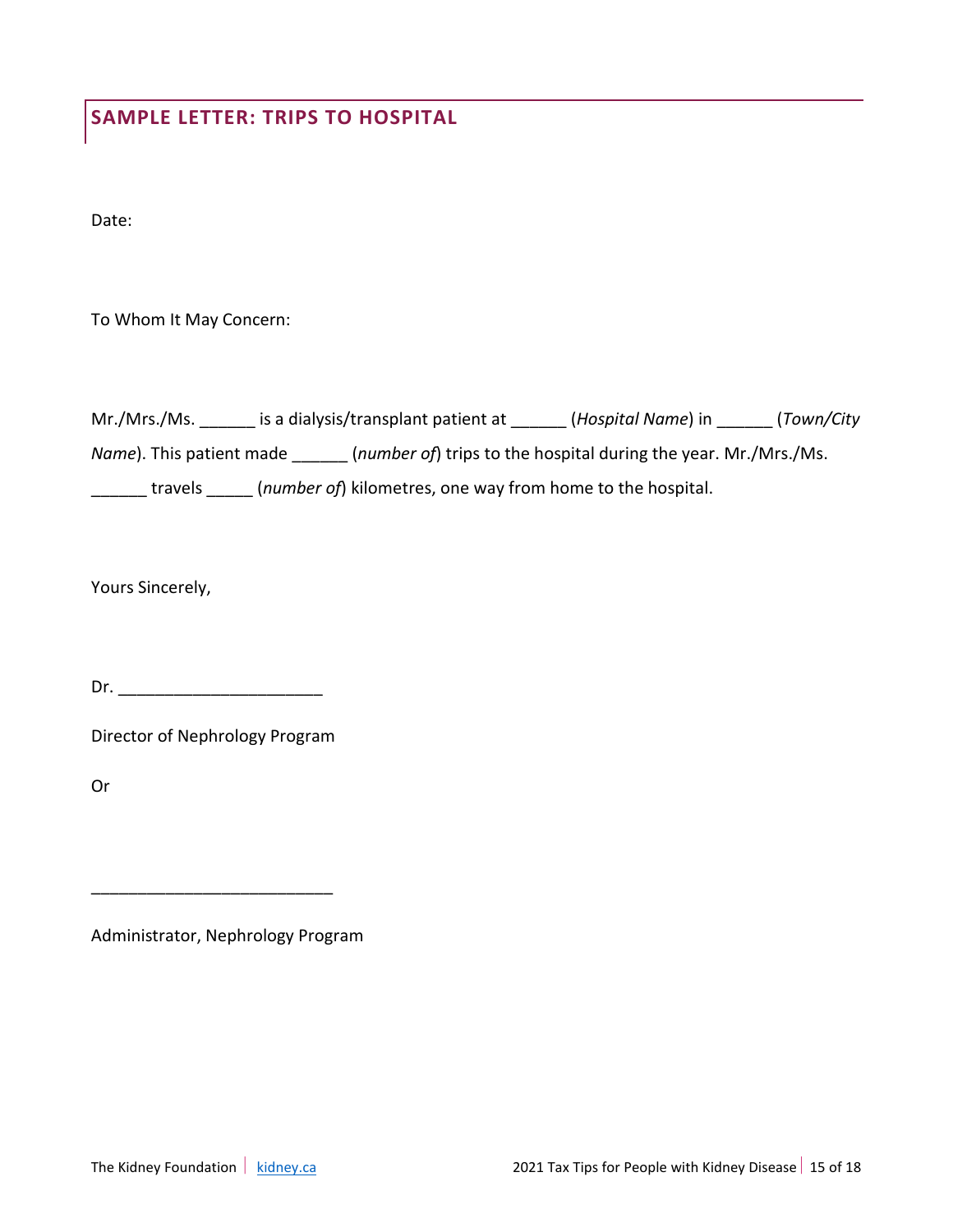### **CERTIFICATION OF THE INSTALLATION OF A KIDNEY DIALYSIS MACHINE**

Date:

Name of Hospital:

Address of Hospital:

This is to certify that the following were the minimum essential changes required to the home of \_\_\_\_\_\_\_\_\_\_\_\_\_\_\_\_\_\_\_\_\_\_ (*name of patient*) at \_\_\_\_\_\_\_\_\_\_\_\_\_\_\_\_ (*address*) in order to enable the hospital staff to install an artificial kidney machine. The machine is maintained and supervised by this hospital and is under the direct control of the undersigned.

Brief description of changes or improvements required:

Alterations to the building:

Improvements to the electrical system:

Improvements to the plumbing system:

\_\_\_\_\_\_\_\_\_\_\_\_\_\_\_\_\_\_\_\_\_\_\_\_\_\_\_\_

Director of Dialysis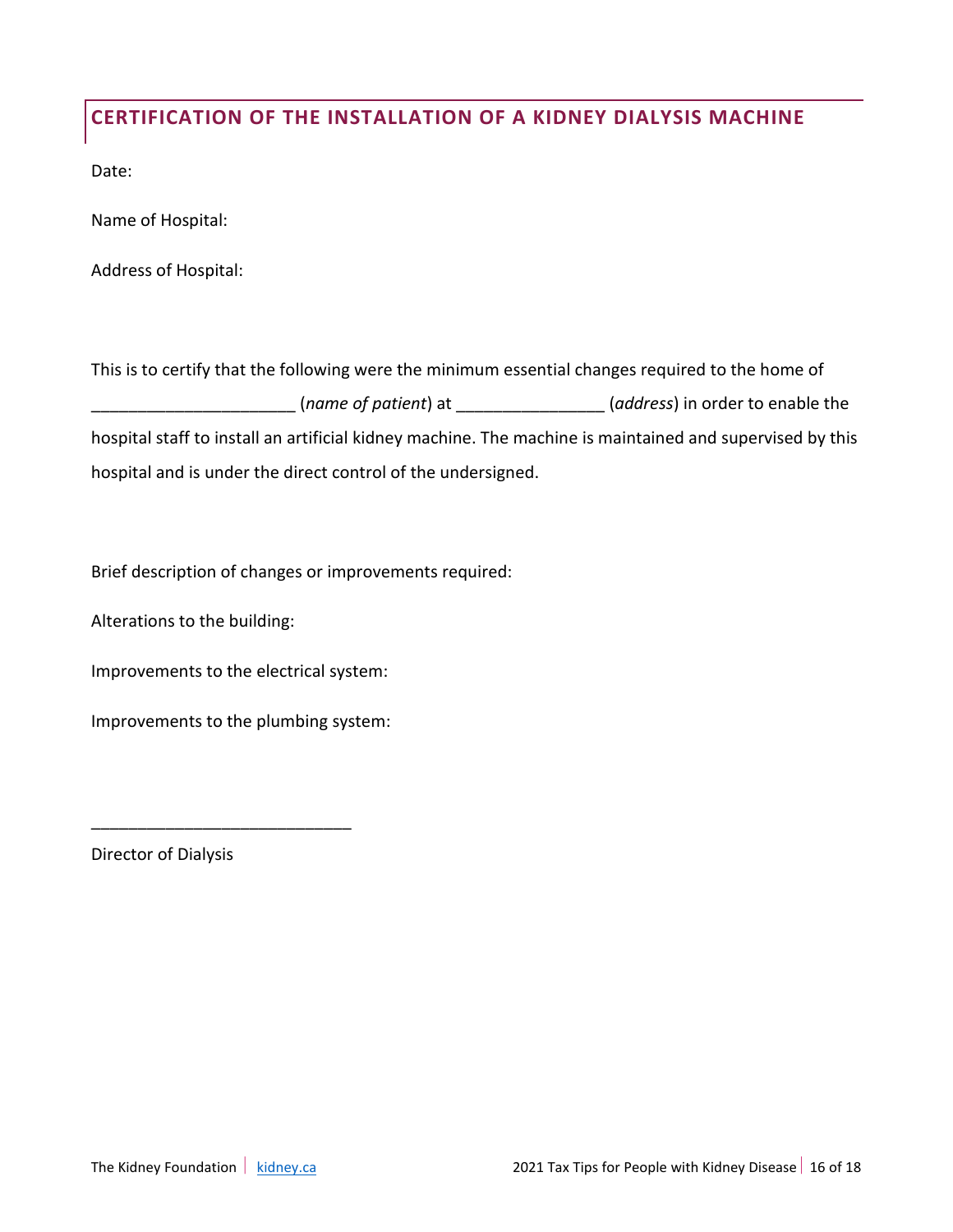### **ADDENDUM TO THE DISABILITY TAX CREDIT CERTIFICATE**

For Patient:

To: Canada Revenue Agency

I am writing in support of this patient's application for the Disability Tax Credit. This patient has End-Stage Renal Disease and requires kidney dialysis as a life-sustaining therapy.

This patient is a: (check one) **hemodialysis patient**

### **peritoneal dialysis patient**

*Hemodialysis* requires that patients are attached to a dialysis machine in order to cleanse the blood of toxins. This involves attending a dialysis unit three time per week, fifty-two weeks per year. On average, patients will spend 5 hours at the unit each time. Some patients may perform hemodialysis at home, with an equivalent or greater time commitment.

*Peritoneal Dialysis (PD)* requires patients to have dialysis fluid in their peritoneal cavity so that the blood is constantly cleaned.

There are two types of *peritoneal dialysis*:

### **Continuous ambulatory (CAPD)**

- Patient infuses 2-3 litres of dialysis fluid in their peritoneal cavity
- Exchange of fluid is done manually 4-6 times per day, seven days per week
- Each exchange takes approximately 30-45 minutes

### **Automated or Continuous Cycler (APD or CCPD)**

- Patient is connected to an automatic cycler that performs the fluid exchanges while they sleep
- 2-3 litres of fluid are left in the peritoneal cavity during the day and then drained prior to connecting to the cycler again for the night